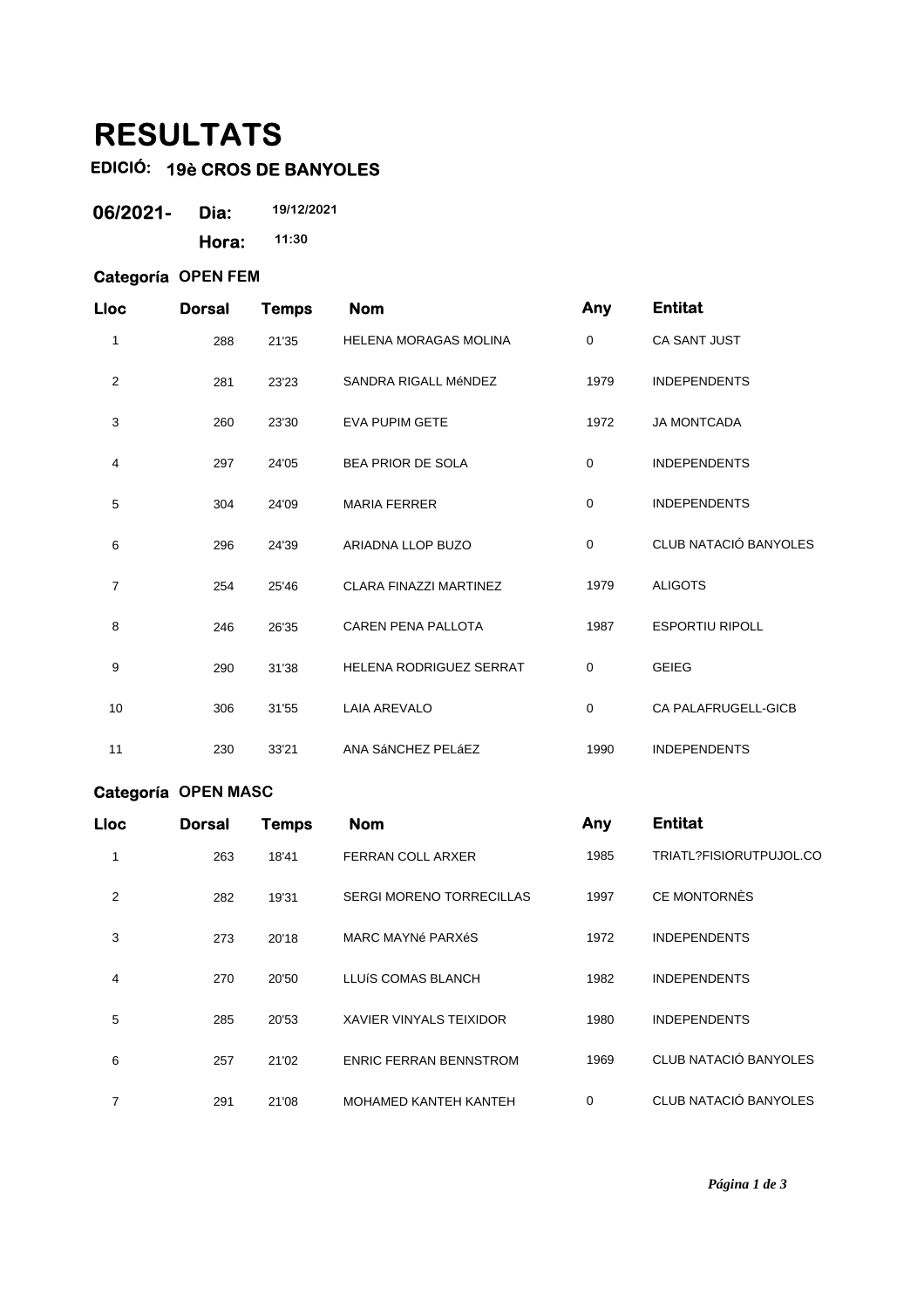| 8  | 292 | 21'31 | NIL ROURA TORRENTA             | $\mathbf 0$ | CLUB NATACIÓ BANYOLES       |
|----|-----|-------|--------------------------------|-------------|-----------------------------|
| 9  | 243 | 21'36 | <b>BENJAMIN RAMBAUD</b>        | 1978        | <b>GEIEG</b>                |
| 10 | 278 | 22'00 | PABLO TORRES VARELA            | 1974        | <b>ATLETISME GIRONA</b>     |
| 11 | 303 | 22'05 | <b>TXEMA ARNAU</b>             | $\mathbf 0$ | <b>INDEPENDENTS</b>         |
| 12 | 279 | 22'06 | POL BUSQUETS PUJOLAR           | 1996        | <b>INDEPENDENTS</b>         |
| 13 | 266 | 22'08 | JORDI CORTACANS BELTRÁN        | 1996        | <b>ESPORTIU RIPOLL</b>      |
| 14 | 269 | 22'09 | JOSEP M. PUIG LOBATO           | 1975        | <b>ALIGOTS</b>              |
| 15 | 305 | 22'12 | LLEÏR FORNS                    | 0           | <b>INDEPENDENTS</b>         |
| 16 | 258 | 22'17 | ENRIC HERNÀNDEZ MARTÍNEZ       | 1979        | TRIATLÓ GI-COSTA BRAVA      |
| 17 | 280 | 22'20 | <b>RUBEN MORENTE ROBLES</b>    | 1978        | <b>JA MONTCADA</b>          |
| 18 | 262 | 22'28 | FERRAN GÜELL RIERA             | 1981        | <b>CEM SANT HILARI</b>      |
| 19 | 259 | 22'43 | <b>ERNEST FONT</b>             | 1985        | <b>ESPORTIU RIPOLL</b>      |
| 20 | 300 | 22'44 | SALVADOR CIURANA FARRAGUT      | 0           | <b>CLUB OLÍMPIC FARNERS</b> |
| 21 | 298 | 22'56 | ARNAU MASFERRER SELVA          | 0           | <b>CLUB OLÍMPIC FARNERS</b> |
| 22 | 301 | 23'11 | PAU HIDALGO PUJOL              | $\mathbf 0$ | CLUB NATACIÓ BANYOLES       |
| 23 | 293 | 23'21 | <b>GRAU SERRAMITJANA</b>       |             | CLUB NATACIÓ BANYOLES       |
| 24 | 235 | 23'39 | ANDREU RAYMOND MARQUèS         | 1965        | CE MADTEAM                  |
| 25 | 277 | 23'41 | ORIOL SàBAT VILà               | 1981        | <b>INDEPENDENTS</b>         |
| 26 | 294 | 23'54 | ALBERT SAUBI ROCASALVA         | 0           | <b>INDEPENDENTS</b>         |
| 27 | 272 | 24'32 | MARC JOANIQUET PLANELLA        | 1974        | <b>GEIEG</b>                |
| 28 | 253 | 24'33 | CARLES GRAS MAYMI              | 1973        | CA BESCANÓ                  |
| 29 | 271 | 25'29 | MARC ABELENDA SERRAMITJANA     | 1990        | CLUB NATACIÓ BANYOLES       |
| 30 | 264 | 25'48 | <b>GUILLEM FONTANILS LLACH</b> | 1993        | <b>INDEPENDENTS</b>         |
| 31 | 295 | 25'53 | BENJAMI PONS NAVARRO           |             | <b>INDEPENDENTS</b>         |
| 32 | 302 | 26'09 | <b>ESTEVE RICART</b>           | 0           | <b>INDEPENDENTS</b>         |